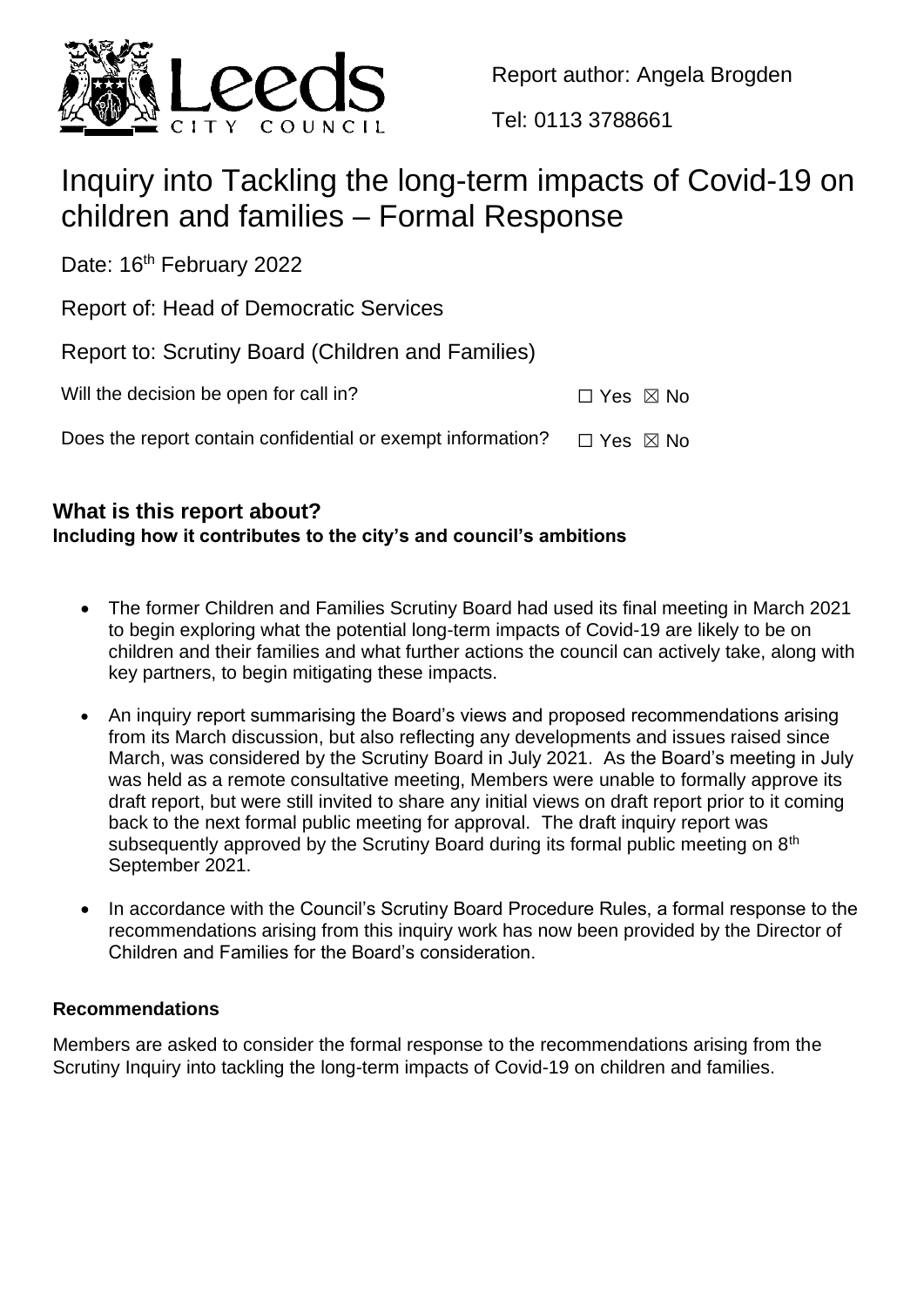## **Why is the proposal being put forward?**

- 1. During its meeting on 8<sup>th</sup> September 2021, the Children and Families Scrutiny Board formally approved its inquiry report into tackling the long-term impacts of Covid-19 on children and families. This report is set out in Appendix 1.
- 2. In accordance with the Council's Scrutiny Board Procedure Rules, a formal response to the recommendations arising from this inquiry work has now been provided by the Director of Children and Families for the Board's consideration. This is set out in Appendix 2.

#### **What impact will this proposal have?**

| <b>Wards affected: All</b>        |       |     |
|-----------------------------------|-------|-----|
| Have ward members been consulted? | ∃ Yes | ⊐No |

- 3. The attached inquiry report summarises the key findings of the Scrutiny Board around specific issues that had been raised primarily during its discussion in March 2021, such as the psychological impacts on children and young people; the impact and recovery needs surrounding lost learning, including the need to deliver a quality remote learning offer in the future; and the impact on early years.
- 4. In undertaking this piece of work, the Scrutiny Board also identified a number of areas where scrutiny has already played a key role and can continue to add value. This included maintaining a key focus on recovery actions linked to education settings; tracking the implementation of the new Future In Mind Strategy; maintaining a focus on delivering the Leeds Child Poverty Strategy; and maintaining its commitment to resume its ongoing inquiry work in tackling school exclusions, elective home education and off-rolling. Such areas have already been reflected as part the Scrutiny Board's work programme this year.
- 5. However, the Scrutiny Board also made a number of recommendations for the Director of Children and Families to take a lead in implementing, which are reflected within the attached inquiry report and summarised in Appendix 2 as part of the formal response.

#### **What consultation and engagement has taken place?**

- 6. Details of those engaged in the Scrutiny Board's inquiry when compiling the recommendations are set out within the attached inquiry report.
- 7. During the Scrutiny Board's meetings in July and September 2021, the relevant Director and Executive Board Members had also been invited to share any initial views on the draft inquiry report prior to it being formally approved by the Board.

#### **What are the resource implications?**

8. There are no resource implications relevant to this report.

#### **What are the legal implications?**

9. This report has no specific legal implications.